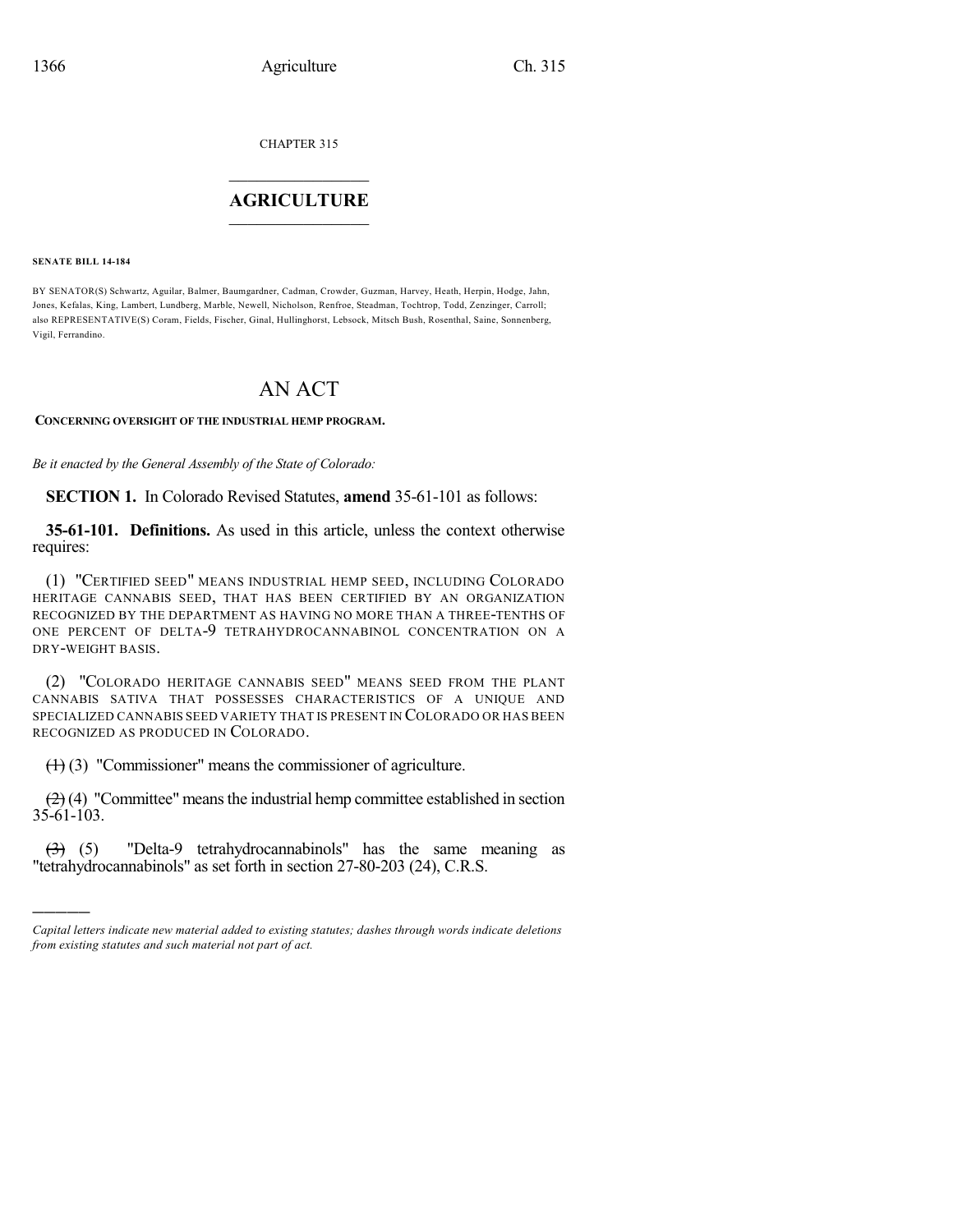(4) (6) "Department" means the department of agriculture.

 $(5)(7)$  "Industrial hemp" means a plant of the genus cannabis and any part of the plant, whether growing or not, containing a delta-9 tetrahydrocannabinol concentration of no more than three-tenths of one percent on a dry weight basis.

**SECTION 2.** In Colorado Revised Statutes, 35-61-102, **amend** (1) as follows:

**35-61-102. Industrial hemp - permitted growth by registered persons.** (1) Notwithstanding any other provision of lawto the contrary, a person who holds a registration issued pursuant to section 35-61-104 may:

(a) Engage in industrial hemp cultivation for commercial purposes; or

(b) Grow industrial hemp outdoors on not more than ten acres for research and development purposes.

**SECTION 3.** In Colorado Revised Statutes, 35-61-103, **amend** (2) introductory portion, (2) (b), and (3) as follows:

**35-61-103. Industrialhempcommittee - appointments-duties- coordination with department.** (2) The committee shall work with the department to establish an industrial hemp registration program AND A SEED CERTIFICATION PROGRAM pursuant to section 35-61-104, under which a person may obtain authorization to:

(b) Grow industrial hemp outdoors on not more than ten acres for purposes of research and development.

(3) The committee shall assist the department in determining the qualifications and other criteria a person must satisfy to qualify for registration under this article. THE COMMITTEE SHALL ASSIST THE DEPARTMENT IN THE DEVELOPMENT OF A SEED CERTIFICATION PROGRAM.

**SECTION 4.** In Colorado Revised Statutes, 35-61-104, **amend** (1) (a) and (2) as follows:

**35-61-104. Registration - cultivation of industrial hemp - research and development growth - rules.** (1) (a) A person wishing to engage in industrial hemp cultivation for commercial purposes or to grow industrial hemp for research and development purposes  $\frac{d}{dx}$  any given year shall apply to the department for a registration in a formand manner determined by the commissioner, in consultation with the committee, by May 1 of the year in which the applicant plans to grow PRIOR TO PLANTING THE industrial hemp for commercial or research and development purposes. The application must include the name and address of the applicant and the legal description, global positioning system location, and map of the land area on which the applicant plans to engage in industrial hemp cultivation or research and development growth operations. The applicant shall also submit to the department the fee required by section  $35{\text -}61{\text -}106$  (2). APPLICATION FOR REGISTRATION PURSUANT TO THIS SECTION IS A MATTER OF STATEWIDE CONCERN.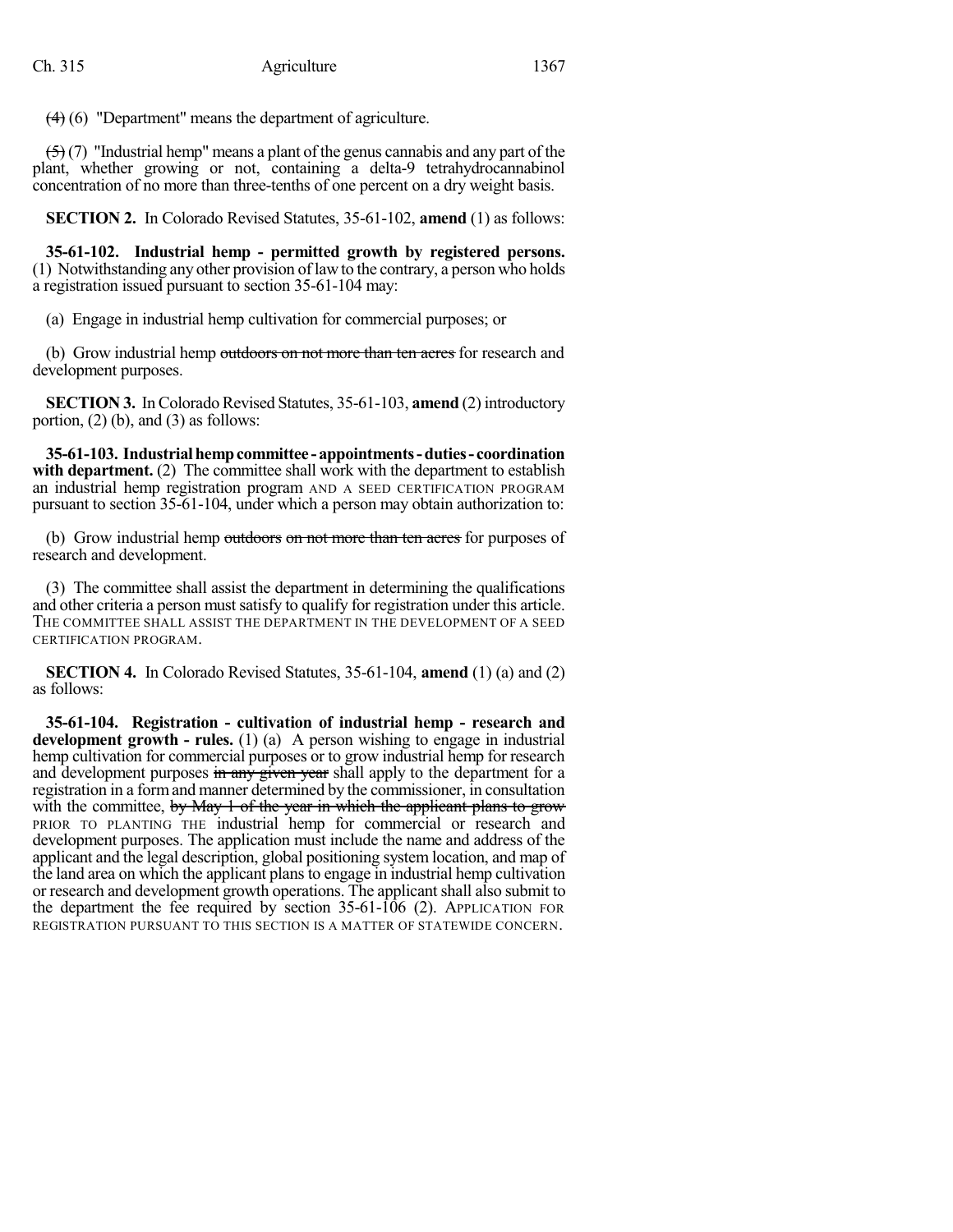### 1368 Agriculture Ch. 315

(2) If a person applies for registration in accordance with subsection (1) of this section and the commissioner determines that the person has satisfied the requirements for registration pursuant to this article, the commissioner shall issue a registration to the person. A registration authorizing industrial hemp research and development growth must limit the industrial hemp growth area to not more than ten acres.

**SECTION 5.** In Colorado Revised Statutes, **add** 35-61-104.5 as follows:

**35-61-104.5. Research - fees.** (1) (a) THE DEPARTMENT SHALL ADMINISTER AN INDUSTRIAL HEMP GRANT RESEARCH PROGRAM SO THAT STATE INSTITUTIONS OF HIGHER EDUCATION MAY CONDUCT RESEARCH TO DEVELOP OR RECREATE STRAINS OF INDUSTRIAL HEMP BEST SUITED FOR INDUSTRIAL APPLICATIONS.THE PURPOSE OF THE RESEARCH MAY INCLUDE GROWING INDUSTRIAL HEMP TO PROVIDE BREEDING STRAINS TO AID COLORADO'S INDUSTRIAL HEMP PROGRAM AND TO CREATE COLORADO STRAINS OF INDUSTRIAL HEMP.

(b) AN INSTITUTION OF HIGHER EDUCATION THAT CONDUCTS INDUSTRIAL HEMP SEED RESEARCH MAY ACCEPT SEED VARIETIES THAT ARE APPROVED BY THE COMMITTEE OR THE DEPARTMENT. THE INSTITUTION OF HIGHER EDUCATION MAY WORK WITH PRIVATE HEMP DEVELOPERS AND OTHER STAKEHOLDERS TO DEVELOP A COLORADO HERITAGE SEED.

(2) IN ADDITION TO THE FEES COLLECTED PURSUANT TO SECTION 35-61-106, THE COMMISSIONER MAY COLLECT AN ADDITIONAL FEE, ESTABLISHED BY THE COMMITTEE, FROM EACH REGISTRANT FOR THE PURPOSE OF FUNDING INDUSTRIAL HEMP RESEARCH AND CERTIFICATION PROGRAMS,INCLUDING BY MAKING GRANTS TO INSTITUTIONS OF HIGHER EDUCATION AS SPECIFIED IN SUBSECTION (1) OF THIS SECTION. THE FEES COLLECTED SHALL BE DEPOSITED IN THE INDUSTRIAL HEMP REGISTRATION PROGRAM CASH FUND CREATED IN SECTION 35-61-106 (3). THE DEPARTMENT MAY SOLICIT,APPLY FOR,AND ACCEPT MONEYS FROM OTHER SOURCES FOR THE GRANT PROGRAM.

**SECTION 6.** In Colorado Revised Statutes, 35-61-106, **amend** (1); and **add** (3) as follows:

**35-61-106. Industrial hemp registration program cash fund - industrial hemp research grant cash fund - fees.** (1) There is hereby created in the state treasury the industrial hemp registration program cash fund, referred to in this article as the "fund". The fund consists of fees collected by the commissioner pursuant to subsection (2) of this section AND ANY GENERAL FUND MONEYS APPROPRIATED TO THE FUND BY THE GENERAL ASSEMBLY. The moneys in the fund are subject to annual appropriation by the general assembly to the department for the direct and indirect costs associated with implementing this article.

(3) THERE IS HEREBY CREATED IN THE STATE TREASURY THE INDUSTRIAL HEMP RESEARCH GRANT FUND. THE FUND CONSISTS OF:

(a) FEES COLLECTED BY THE COMMISSIONER PURSUANT TO SECTION 35-61-104.5 (2);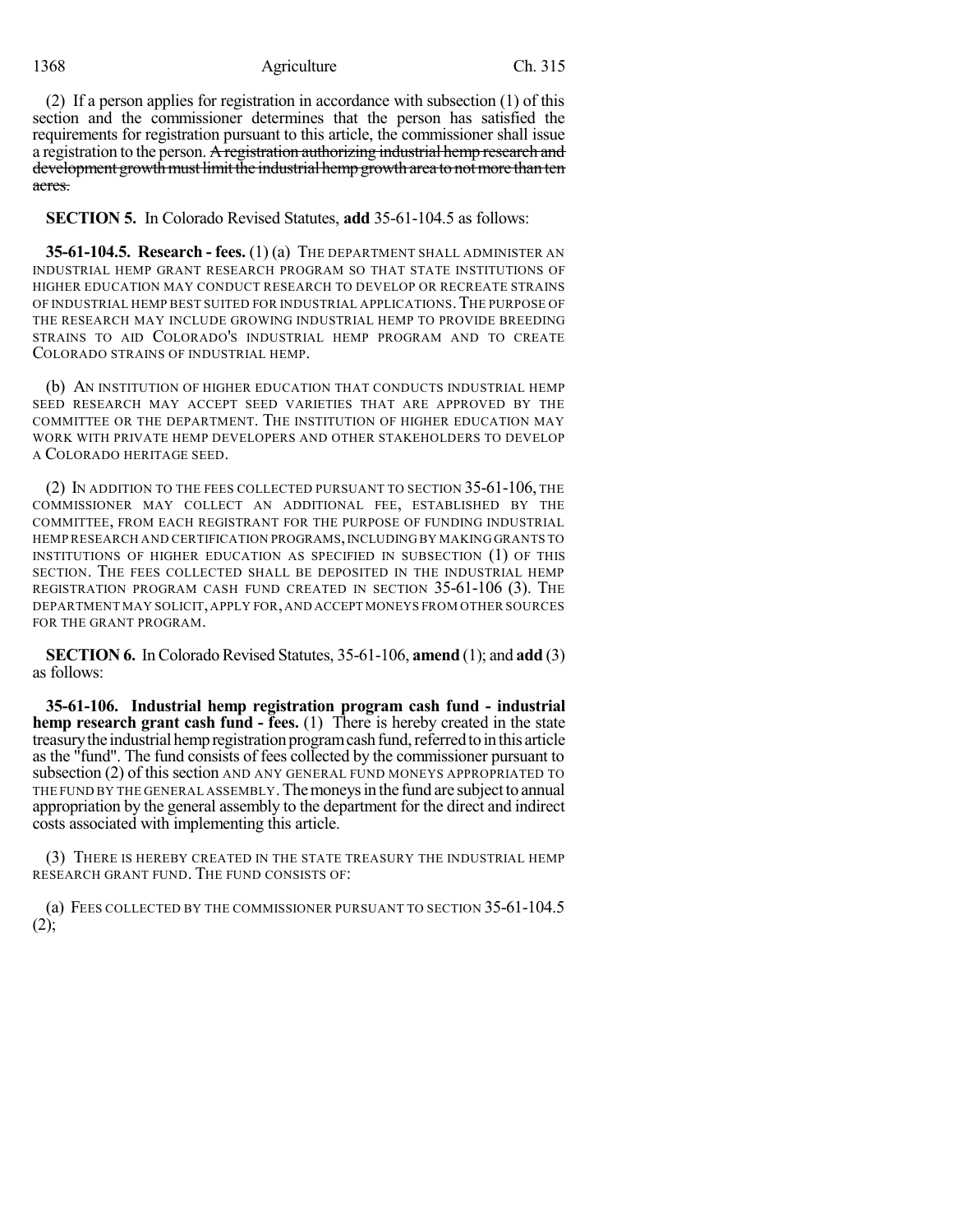#### Ch. 315 Agriculture 1369

(b) ANY MONEYS FROM FOUNDATIONS, PRIVATE INDIVIDUALS, OR ANY OTHER FUNDING SOURCES THAT CAN BE USED TO EXPAND THE SCOPE OR TIME FRAME OF ANY HEMP RESEARCH AUTHORIZED PURSUANT TO THIS ARTICLE;

(c) ON AND AFTER JULY 1, 2015, UP TO TEN MILLION DOLLARS APPROPRIATED BY THE GENERAL ASSEMBLY FROM THE MARIJUANA CASH FUND, ESTABLISHED IN SECTION 12-43.3-501, C.R.S.; AND

(d) ON AND AFTER JULY 1, 2015, UP TO TEN MILLION DOLLARS FROM THE MARIJUANA TAX CASH FUND CREATED IN SECTION 39-28.8-501,C.R.S.,AS ENACTED BY SENATE BILL14-215. THE MONEYS IN THE FUND ARE SUBJECT TO ANNUAL APPROPRIATIONS BY THE GENERAL ASSEMBLY TO THE DEPARTMENT TO ESTABLISH AND ADMINISTER AN INDUSTRIAL HEMP RESEARCH GRANT PROGRAM AND TO CONDUCT HEMP RESEARCH.

**SECTION 7.** In Colorado Revised Statutes, 35-61-107, **add** (5) as follows:

**35-61-107. Violations - penalties.** (5) THE COMMISSIONER SHALL NEITHER REVOKE NOR SUSPEND AN INSTITUTION OF HIGHER EDUCATION'S REGISTRATION OR A RESEARCH-AND-DEVELOPMENT REGISTRANT'S REGISTRATION WHEN A SAMPLE OF THE REGISTRANT'S INDUSTRIAL HEMP TESTS HIGHER THAN THE LIMITS ESTABLISHED BY RULE OF THE COMMISSIONER IF THE CROP IS DESTROYED OR UTILIZED IN A MANNER APPROVED OF AND VERIFIED BY THE COMMISSIONER.

**SECTION 8.** In Colorado Revised Statutes, **amend** 35-61-108 as follows:

**35-61-108. Exportation of industrial hemp - processing, sale, and** distribution. (1) Nothing in this article limits or precludes the exportation of industrial hemp in accordance with the federal "Controlled Substances Act", as amended, 21 U.S.C. sec. 801 et seq., federal regulations adopted under the act, and case law interpreting the act.

(2) NOTWITHSTANDING ANY OTHER PROVISION OF LAW, A PERSON ENGAGED IN PROCESSING,SELLING,OR OTHERWISE DISTRIBUTING INDUSTRIAL HEMP CULTIVATED BY A PERSON REGISTERED UNDER THIS ARTICLE, OR SELLING INDUSTRIAL HEMP PRODUCTS PRODUCED THEREFROM, IS NOT SUBJECT TO ANY CIVIL OR CRIMINAL ACTIONS UNDER COLORADO LAW FOR ENGAGING IN SUCH ACTIVITIES.

**SECTION 9.** In Colorado Revised Statutes, 12-43.3-501, **amend** (1)(b)(IV) and (1) (b) (V); and **add** (1) (b) (VI) as follows:

**12-43.3-501. Marijuana cash fund - repeal.** (1) (b) Moneys in the fund shall be subject to annual appropriation by the general assembly to:

(IV) The department of law for the training described in section 24-31-313,  $C.R.S.:$  and

(V) The general fund to repay two million dollars to the general fund for the transfers required by section 39-26-123 (6), C.R.S.; AND

(VI) THE DEPARTMENT OF AGRICULTURE TO ADMINISTER AN INDUSTRIAL HEMP